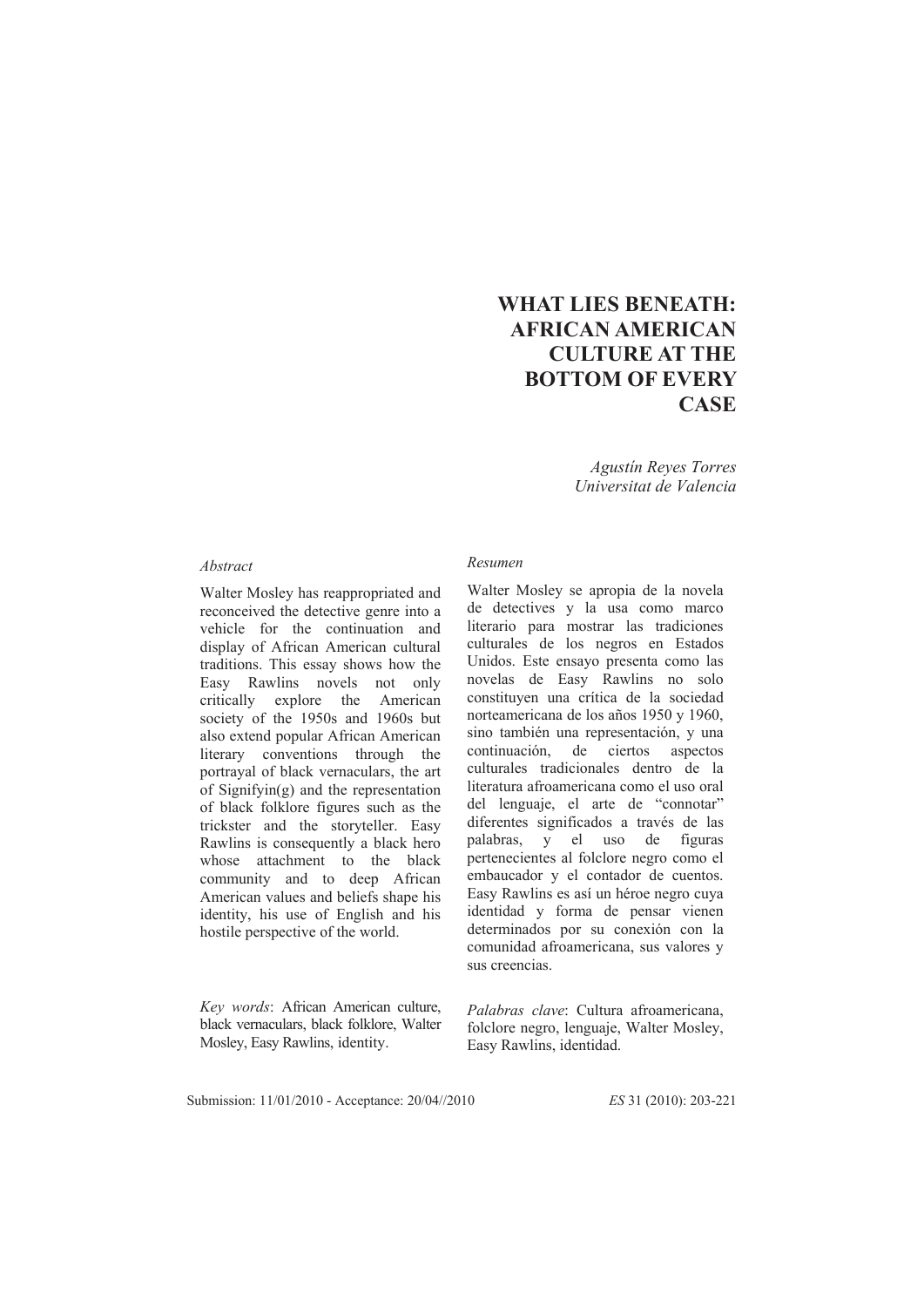The manner in which culture has been acquired lives on in the manner of using it. Pierre Bourdieu

The presence of a strong black culture in Walter Mosley's detective fiction represents a crucial factor in the shaping of his hero Easy Rawlins as a black private eye. Blues, black vernaculars and specific aspects of black traditional folklore such as the art of  $Signifying)$  and the representation of the figures of the trickster and the storyteller provide a cultural frame for Easy Rawlins' stories within the America of the 1950s and 1960s. Together they establish a firm reference for the protagonist to observe and comprehend the world, and therefore constitute a central element in his education as a black individual throughout the ten novels in which he appears. Although there are many different black cultures in various parts of the world, the term *black culture* will be used in this case with an African American paradigm in mind to discuss Mosley's portrayal of such a culture in the Easy Rawlins series. This essay will comment on Mosley's use of the detective conventions, the meaning of culture and what cultural aspects distinguish African Americans according to their past, their traditions and daily life. Next, it will explore the author's representations of black vernaculars and black folklore as a key factor in Easy's consciousness as an African American. As will be shown, linguistic and dialectic differences due to the ethnicity, history and segregation of the black community in the U.S. directly contribute to the creation and development of the black culture. This can be seen through Easy Rawlins' use of English and the way he relates and interacts with his friends and other black members of his neighborhood in Watts, Los Angeles. Definitely, all these elements illustrate Mosley's interest in creating a literary work that goes beyond the category of mystery or detective fiction. The Easy Rawlins series constitutes, in fact, a major representation and continuation of black cultural traditions in African American contemporary **literature** 

Like other African American intellectuals, in his work, Mosley has endeavored to find narrative and theoretical alternatives which would allow for the creation of an African American subject through which to articulate their experience, their history and their culture. In this way, as indicated by John G. Cawelti in his essay "Detecting the Detective," the adaptation of detective conventions to define and represent a particular culture has become a common practice in the last decades: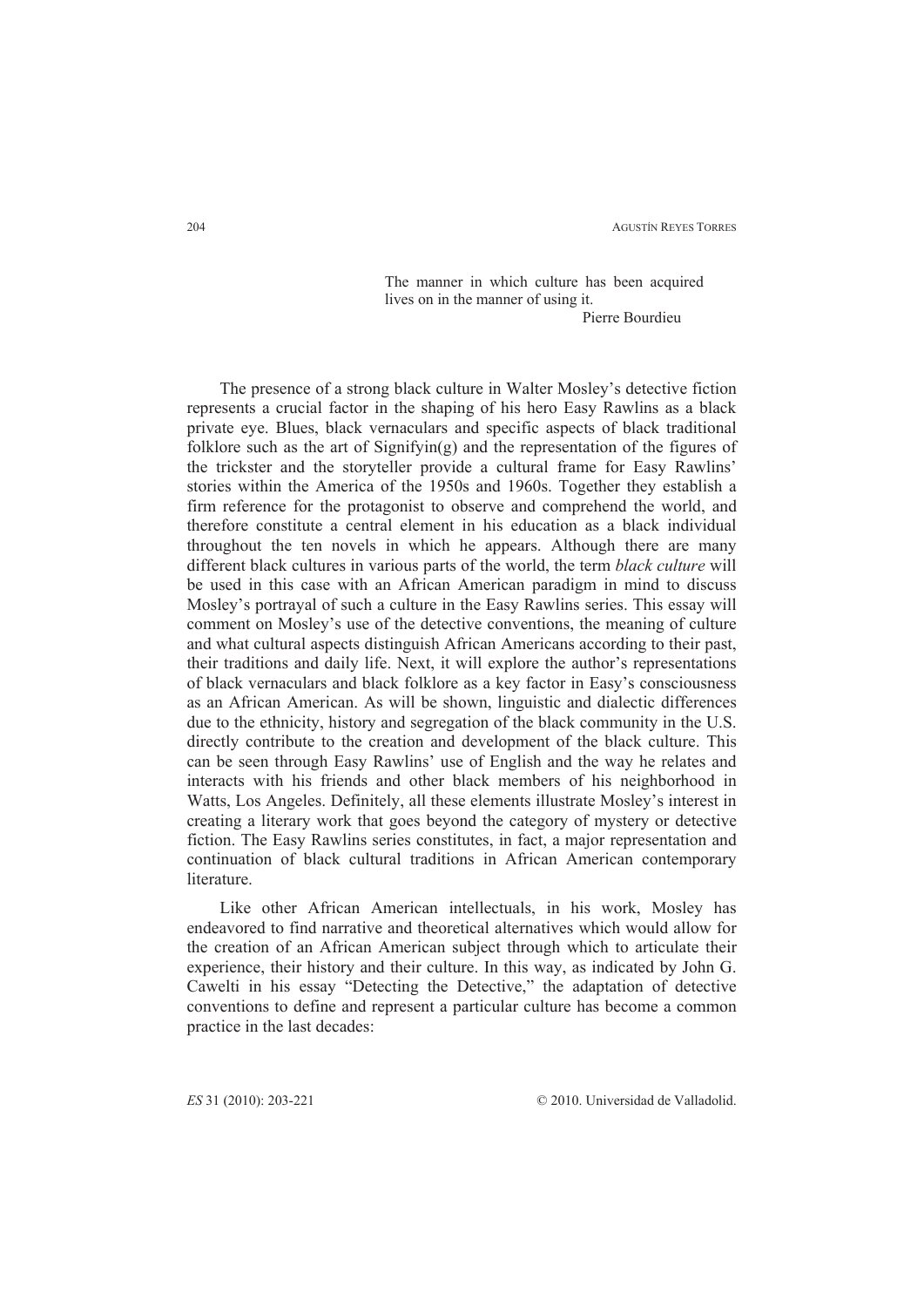Whatever may be the reasons for the detective story's remarkable popularity since Poe created it over a hundred years ago, one of the genre's central features is the kind of light it sheds on particular cultures. The criminal act disrupts the social fabric, and the detective must use his unique investigative skills to sew it back together again. In the process, the skillful writer can reveal certain aspects of a culture that otherwise remain hidden, and this may be one reason the genre has increasingly proliferated into the representation of different national, regional, and ethnic cultures. (Cawelti 2006)

Using the detective genre to their own ends and in contrast to the accepted conventions of classical and hardboiled detective traditions, especially those popularized by Raymond Chandler, Dashiell Hammett and Ross Macdonald in the U.S. in the 1930s and 40s, African American authors have challenged and altered those conventions to create their own version of the detective persona. Easy, like other black private eyes such as PaPa LaBas in Ishmael Reed's *Mumbo Jumbo* (1972), or Coffin Ed Johnson and Grave Digger Jones in Chester Hime's Harlem detective series, is portrayed as having some peculiar cultural traits that distinguish him from the typical hardboiled sleuth. Not only does he have a different set of priorities but he also shares a sense of community and family that the mainstream white detective does not have. For this reason, along with his constant criticism of white America, Mosley's detective fiction, like Chester Himes', becomes in fact a counterdiscourse in which the people from the margins of society come to be represented.<sup>1</sup>

In spite of this, there is no question that Easy's profile as a hardboiled detective is inescapably attached to the usual hardboiled formula fully established by Chandler in his essay "The Simple Art of Murder" (1950). If we look, for example, at Chandler's description of the private eye, we can see that Easy's representation as a detective responds in many ways to these formerly stated characteristics. Chandler specifies:

[...] down these mean streets a man must go who is not himself mean, who is neither tarnished nor afraid. The detective in this kind of story must be such a man. He is the hero; he is everything. He must be a complete man and a

<sup>&</sup>lt;sup>1</sup> In this regard, it is possible to trace Walter Mosley's detective fiction not only to Chester Himes' novels but also to the work of black writers such as *Black Sleuth* (1908) by John E. Bruce and *The Conjure Man Dies* (1932) by Rudolph Fisher. Likewise, Mosley's writing style and approach to popular African American issues such as the discrimination, segregation and injustices that many members of the black community endured in the 1950s and 60s in America situate him among celebrated black American writers such as Zora Neale Hurston, Ishmael Reed, Alice Walker, Toni Morrison, Maya Angelou, *et al*.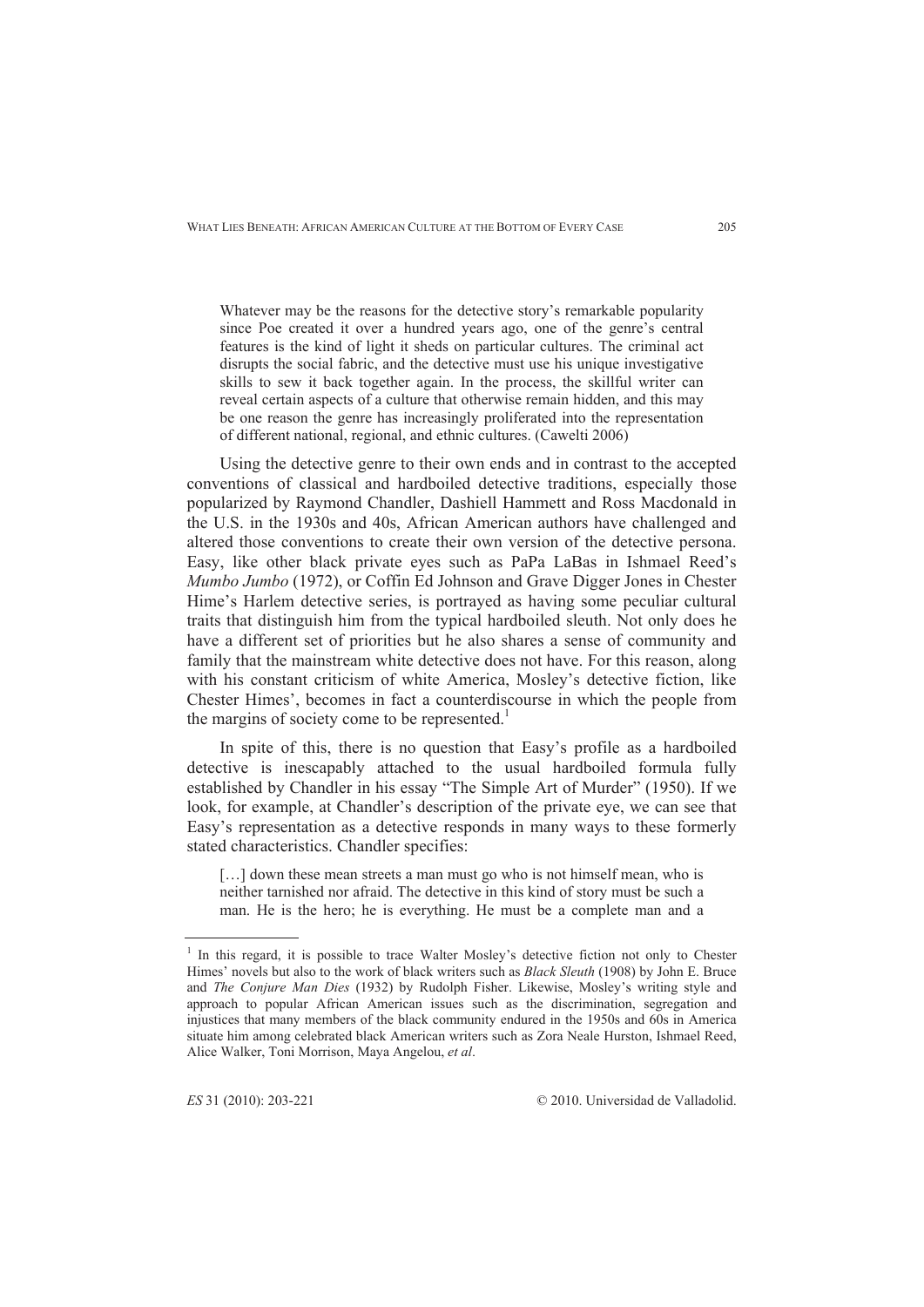common man and yet an unusual man. He must be, to use a rather weathered phrase, a man of honor –by instinct, by inevitability, without thought of it, and certainly without saying it. He must be the best man in his world and a good enough man for any world. (1950:78)

Reading this quote closely and applying it to Easy Rawlins, there is no doubt that he, like Phillip Marlow in Chandler's, is "everything" in Mosley's stories. He is the main protagonist and the hero. That is the reason why the whole series has been identified with his name and appears on most covers of the books: they read "An Easy Rawlins novel." In the same way, Mosley frequently conveys the idea that his detective is a "complete" man in many aspects of his life: he is independent, able to carry out any task in any field regardless of its difficulty.

In addition, he is presented as a "common" but an "unusual" man. This contrast is clearly given in his personality. On the one hand, he is humble and considers himself another black person in his community; just one more that emigrated from Texas to Los Angeles. On the other hand, his wit and his outlook on the world makes him somehow different from the rest, and his lifestyle does not entirely conform to the norm because he is a single black man with two adopted children that apparently works as a janitor but who also does his own business on the side as an entrepreneur, and of course, as a private investigator. He is therefore "unusual." As for his "honor," he definitely commits to the word he gives and has a reputation for being fair and doing justice. For this reason, he is considered in the black community as a dependable man and many the members of the community go to him asking for *favors*. This is, in fact, how his job as an amateur detective starts. In this view, it seems reasonable to say that he is good enough for this world.

According to the critic Andrew Pepper, Mosley has changed the Anglo detective into an investigator who is part of a socially marginalized group and is perceived as a positive figure by most members of his community (1999:242). "This does not mean," Pepper explains, "that he functions like some kind of morally pure state-sponsored henchman, but simply that in his refusal to capitulate to authority and in his dogged determination to uncover what has really happened, he usually comes across as an attractive figure" (1999:242). In this case, Easy, unlike other white detectives such as Phillip Marlowe or Sam Spade, will not be entirely in control of his actions because as a black man during a period of strong social discrimination he bears the burden of class inferiority. As an African American, Easy plays the role of the underdog. As explained by Robert Hopper, he is an example of the development of intergroup attitudes and the differences in social privilege that were present in American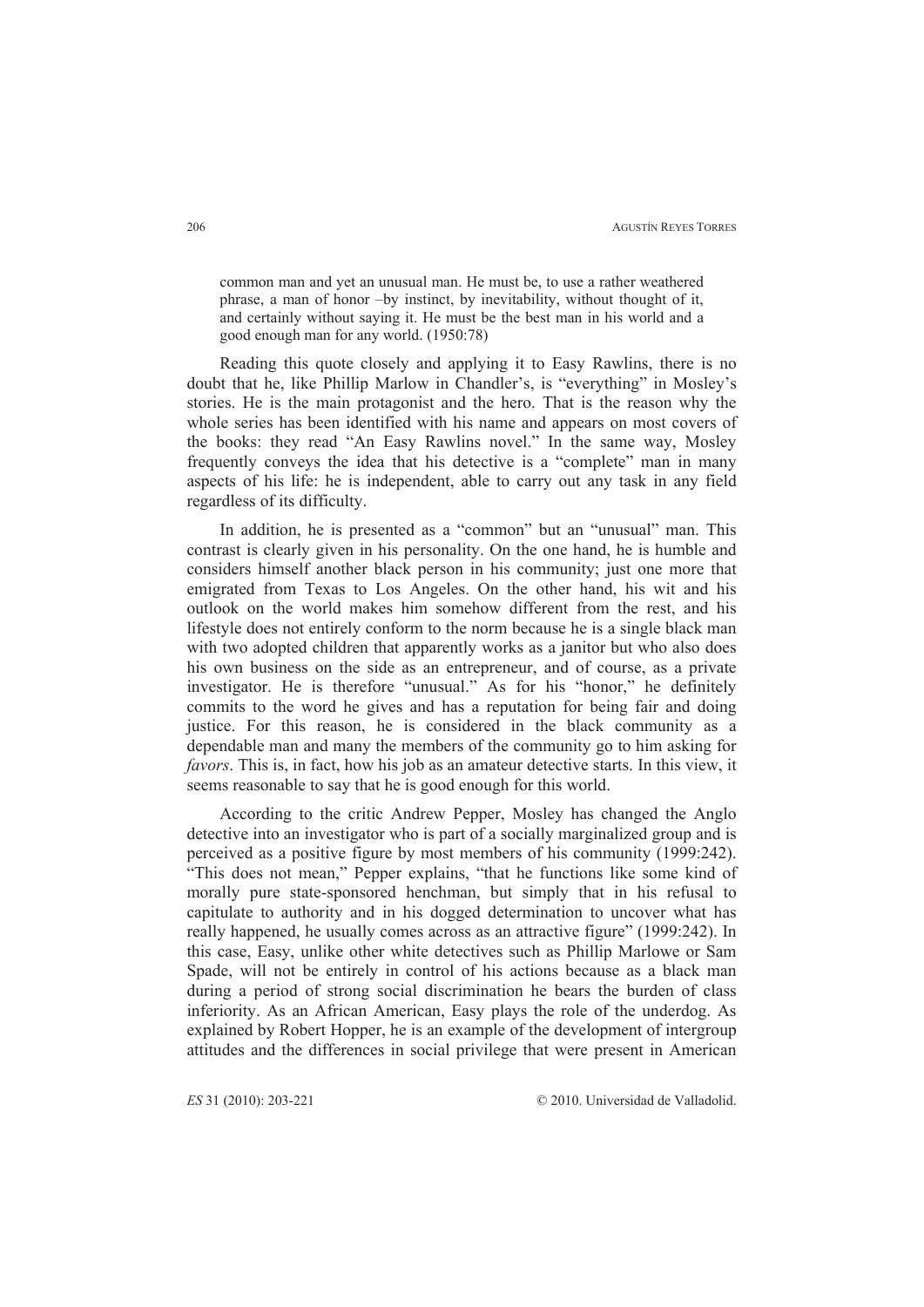society at the time (1986:8). The law and the entire justice system were biased. Thus, living in a society dominated by whites, Easy's "status as an African American means that he is constantly torn between what he must do in order to survive and what he feels might be in the best interest of his specific community" (Pepper 1999:246). Walter Mosley imbues his protagonist with all the characteristics that any other detective might have with the crucial difference that, as a private black "eye," he "sees" the world from the perspective of an African American: this denotes and carries underneath it a central cultural distinction.

The concept of culture has been studied and discussed from many perspectives. Culture has been conceptualized as a code (Philipsen 1987), that is, as a system of meanings and ideals. Philipsen defines culture as "a historically transmitted system of symbols, meanings, premises, routines, procedures, and rules [that] is *suis generis*" (1989:260). In the same line as Philipsen, Carbaugh characterizes culture on the basis of four assumptions. The first assumption contends "culture is a system of symbols, symbolic forms, and meanings" (1990:19). It is not words and meanings that constitute culture; rather, culture is constituted by particular systems or clusters of symbols.

The second assumption about culture explains "culture systems have integrative and transformative potential" (Carbaugh 1990:19). Culture is integrative in the sense that it enables a certain group of people to generate shared meaning. As B. J. Hall explicates,

[culture allows people to] participate in the emotive world of a community, and coordinate potentially diverse lines of action by integrating named entities into a recognizable whole. Culture is also integrative in that it binds generations together (future and past), not through forced stagnancy, but through a continual, yet cohesive change. (1992:55)

New meanings are created on the basis of the already existing system, thus leading the culture in a certain direction. This is clearly seen in Mosley's representation of the black community and the connection that exists among those African Americans that migrated from Texas to Los Angeles. While there is a gradual change between generations, they still also maintain a strong sense of unity and belonging.

The third assumption poses "the culture system is mutually intelligible, commonly accessible, and deeply felt" (Carbaugh 1990:20). A particular cultural pattern is mutually intelligible only if the members of the concrete cultural group deem it to be meaningful. A cultural pattern has to be easily accessible to the members of the culture. However, that does not mean that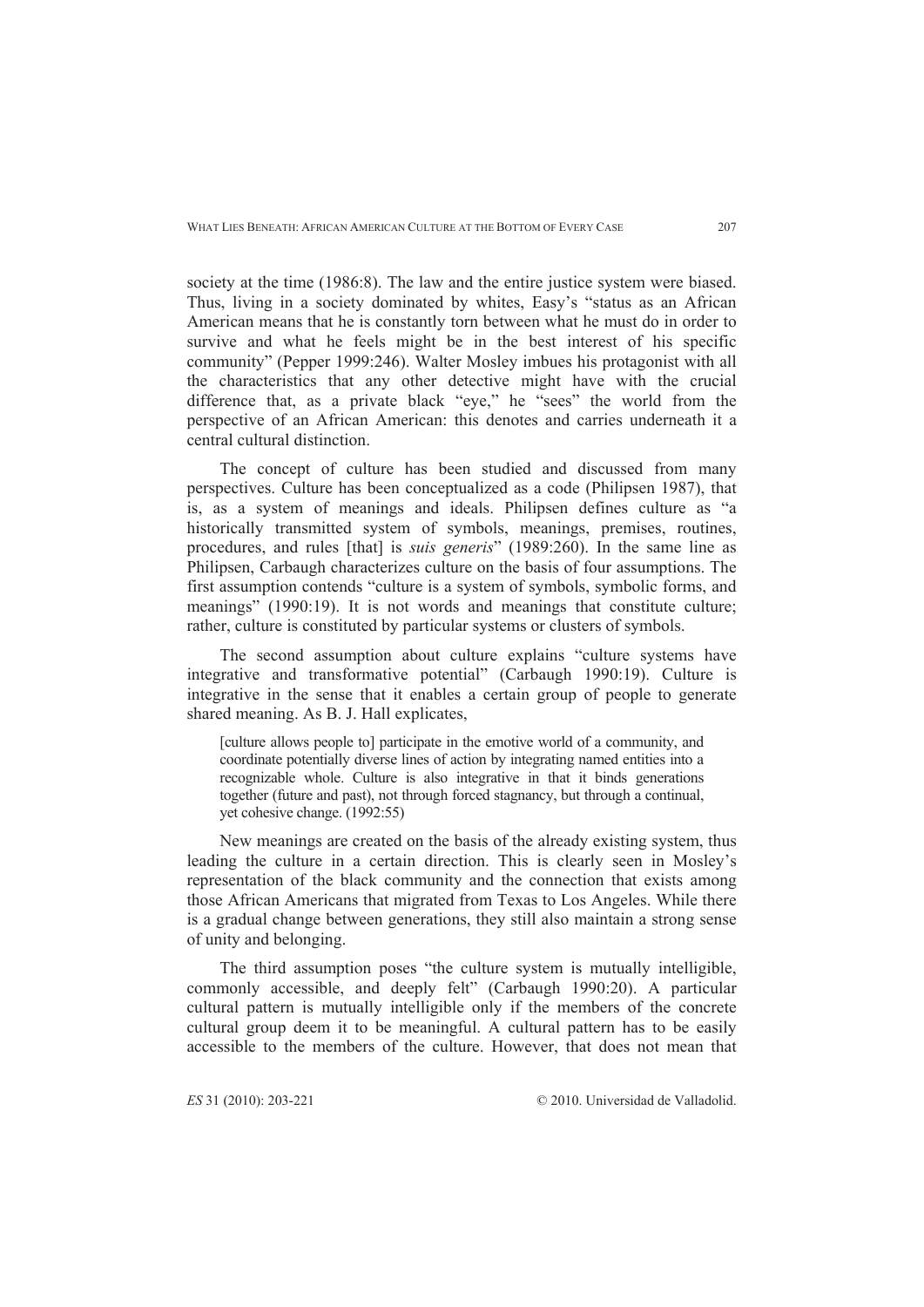everybody uses the pattern, it is simply that it has to be available to them. Hence, once a cultural pattern is found to be intelligible and accessible to the members of the group, the last requirement is that the members feel it intensely. This cultural pattern has to hold a deep symbolic meaning (Carbaugh 1988). In Easy's case, since he is an orphan, his lack of relatives makes him establish strong bonds with certain members of the black community. As will be shown, he considers them his family. The fourth and last assumption explains how "culture is historically grounded" (Carbaugh 1990:20). Culture is not the history of a symbol, but it is grounded in historical symbolic forms and their meanings. Historically grounded in the minds of many African Americans like Easy Rawlins are their experiences of marginalization and the memories of their ancestors who suffered from slavery. The fact that Easy constantly denounces this past of oppression in his stories reveals how this thought is permanently present in his mind.

In his work on African American detective fiction, Stephen F. Soitos argues for the evidence of a distinct African American culture based on the novels of black detective writers such as Pauline Hopkins, J.E. Bruce, Rudolph Fisher, Chester Himes, Ishmael Reed and Clarence Major (1996:3). What these authors have in common is the inclusion of cultural patterns in their detective novels that not only reflect the existence of a strong African American culture in the United States, they also reveal the deep influence of such a culture in the training of the African American detectives and their outlook of the world.

Having been for many years a question of controversy whether or not African Americans have a culture of their own, renowned black critics (African and African Americans) such as Melville Herskovits, Robert Blauner, Ralph Ellison and Henry Louis Gates Jr. have found that African American traditions differ widely from white American ones. Also, they affirm that certain African heritages can indeed be found in current African American culture. The anthropologist Herskovits in his work *The New World Negro* (1966) affirms: "Music, folklore, magic, and religion on the whole, have retained more of their African character than economic life, or technology, or art, while language and social structures based on kinship and free association tend to vary through all the degrees of intensity that are noted" (qtd. in Soitos 1996:7). Herskovits considers this result to have been accomplished through a process of reinterpretation and syncretism that included "the interpretation of white cultural patterns according to African principles, [and] the amalgamation of African and American cultural patterns and sign systems" (qtd. in Soitos 1996:7). A clear example of this amalgamation, as will be further developed later in this essay, is the very figure of Easy Rawlins himself; he is a hybrid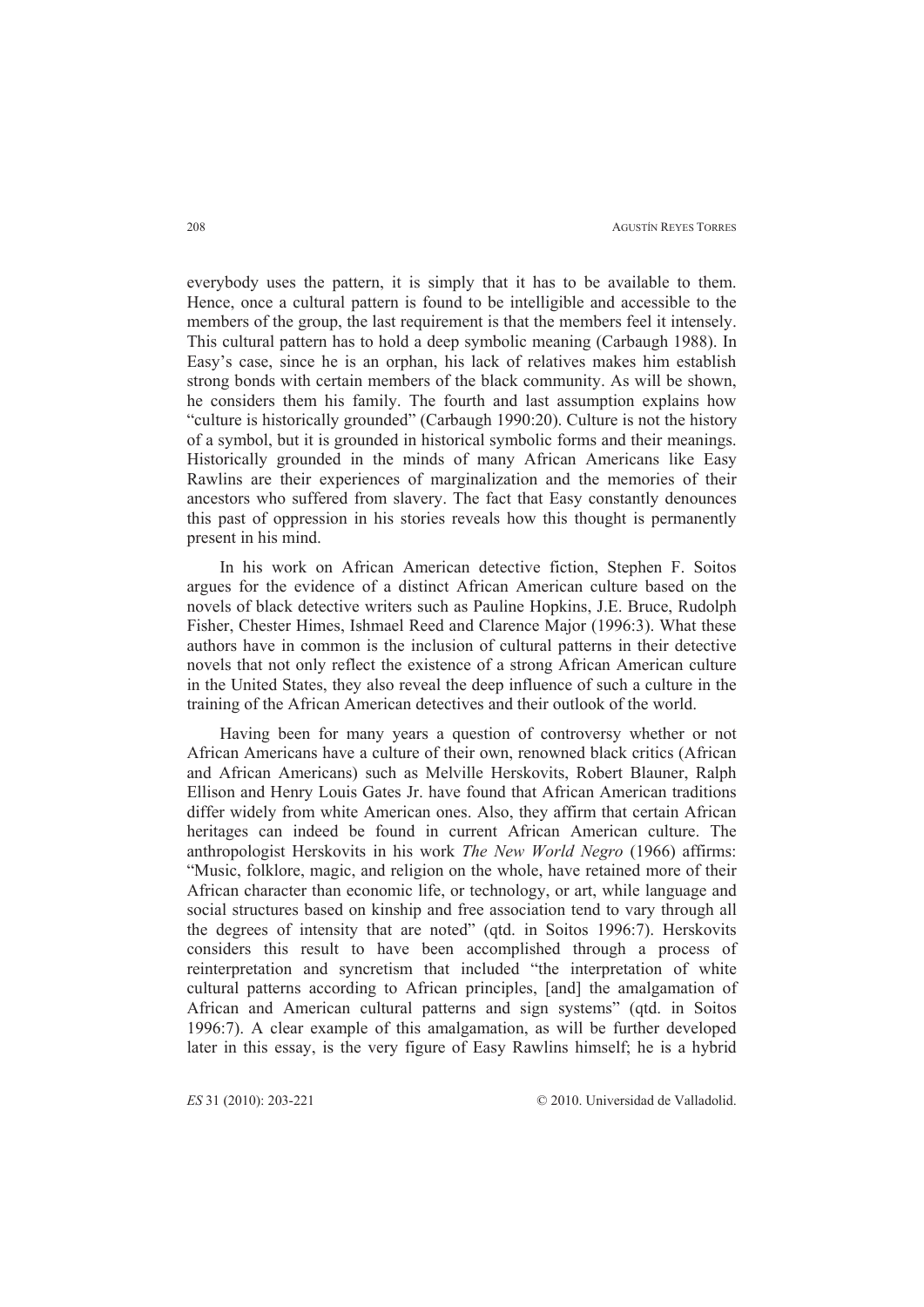detective who combines the traits of the white and the black sleuth, and furthermore, who moves across white and black cultural boundaries to succeed in his investigations. He is what Soitos symbolically calls a Blues detective.

Similarly, Robert Blauner in his essay "Black Culture: Myth or Reality?" (1972), argues that the development of a distinctive African American culture began with slavery itself. At that time, the black population went through a process of resistance and assimilation that later on would be expressed through language, music and dance (Soitos 1996:8). In this line of argument, Ralph Ellison (1964) also pointed the way toward a multidisciplinary cultural approach:

"American Negro culture" is expressed in a body of folklore, in the musical forms of the spirituals, the blues and the jazz; and idiomatic versions of American speech (especially in the Southern United States); a cuisine; a body of dance forms and even a dramaturgy which is generally unrecognized as such because still tied to the more folkish Negro churches. (Qtd. in Soitos 1996:8)

Without a doubt all these elements can be found in the Rawlins series. Mosley has created an Easy Rawlins who grew up in Texas and once in L.A. can quickly recognize who is or who is not a black Southerner based on his manners, his accent, or his speech.

Lastly, according to Henry Louis Gates in his work *The Signifying Monkey*  (1988), language was transformed by African Americans into a unique art through "Signifyin(g)." Black difference is manifested in specific language use, incorporating oral traditions and establishing specific linguistic conventions (xxii). Gates considers this a non-Western rhetorical strategy that distinguishes the work of many African American writers. For Stephen Soitos, "Signifying is an African American language act whose characteristics include irony, humor, and circumlocution. Above all, it is a language act with a message" (1996:159). At the same time, as the critic John Cullen Gruesser highlights, Gates rejects "both a purely discursive and a strictly political and/or essential definition of African American writing in favor of one that combines both of these elements" (1999:237). This type of language made into art is known as "black vernacular" which is also, as Soitos indicates, "closely connected in cultural context to the general term 'folklore'" (1996:11). In fact, Gates argues that his theory of  $Signifying)$  is rooted in the black vernacular tradition. According to Gruesser: "It is a counterdiscursive strategy associated with the African American trickster figure […] which ultimately derives from the Yoruba trickster and messenger of gods, Esu-Elegbara" (1999:238). In the same way, Gates considers that one of the best definitions is that of Roger D. Abrahams. For him,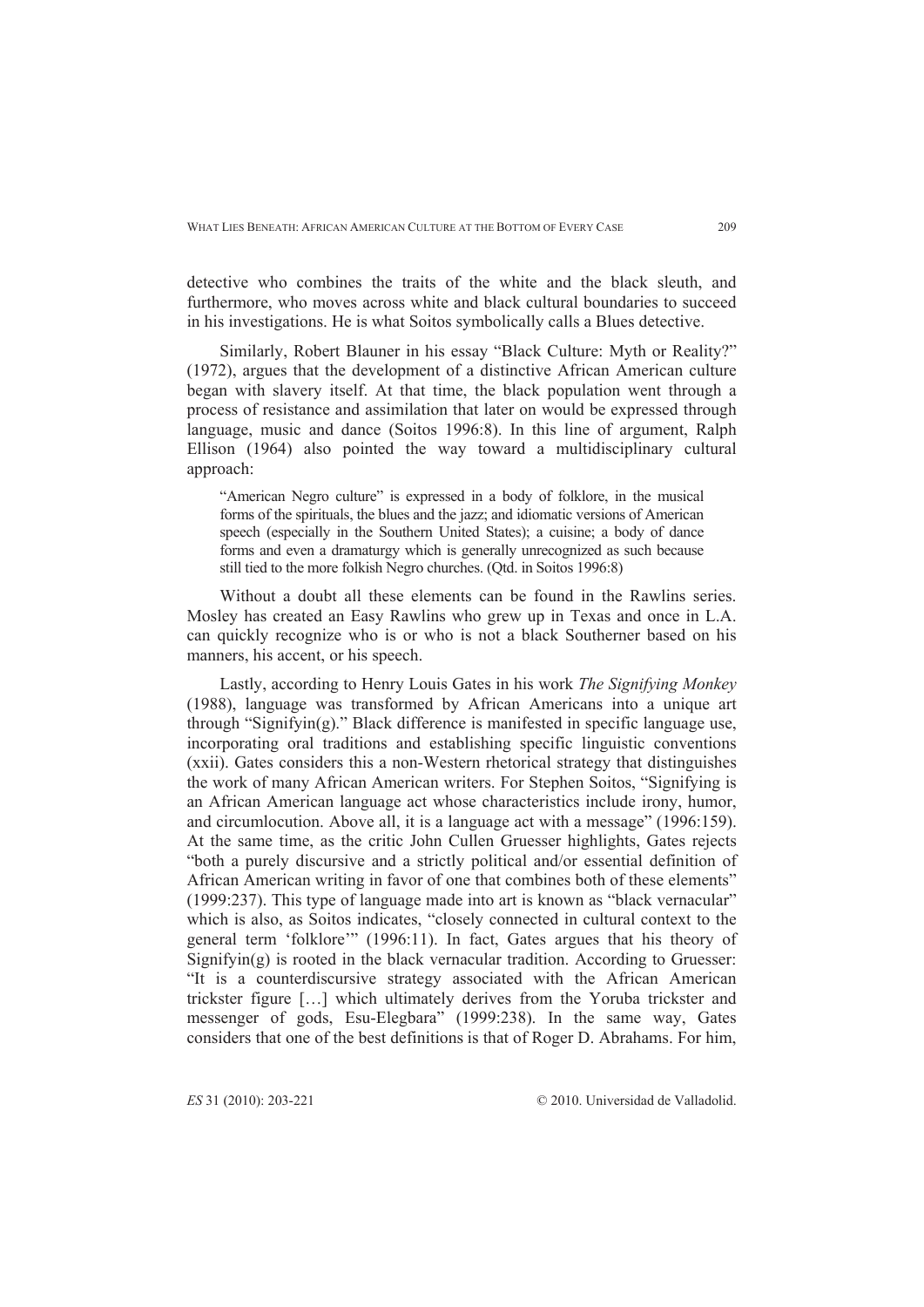"the name 'Signifying Monkey' shows the hero to be a trickster, 'signifying' being the language of trickery, that set of words or gestures which arrives at direction through indirection" (qtd. in Gates 1988:74). Likewise, another critic, Tommy L. Lott (1999), labels  $Signifying)$  as the black vernacular that "refers" primarily to the oral and paralinguistic activity of the speakers of a black dialect" (85). This black dialect (also called black English) is a definite cultural attribute used by black writers to differentiate their texts. The existence of this particular use of language in the Easy Rawlins novels reveals Mosley's intention to imbue his work and his characters with a distinguishable African American flavor. Moreover, the use of black English certainly results in the creation of a particular black culture. This is what Mosley represents as happening in Easy's black community: the transformation from language into culture.

Black dialect portrayed in literature can be studied under the linguist Benjamin Lee Whorf's theory which claims that "the world can't be separated from the language used to talk about it" (qtd. in Agar 1994:66). This means that the speaker's language shapes the way he or she sees reality. Edward Sapir, who was Whorf's teacher and research collaborator, explains:

Human beings are very much at the mercy of the particular language which has become the medium of expression for their society […] The fact of the matter is that the "real world" is to a large extent unconsciously built up on the language habits as a group [...] We see and hear and otherwise experience very largely as we do because the language habits of our community predispose certain choices of interpretation. (Qtd. in Agar 1994:66)

Consequently, if black dialect is considered to be part of black culture, and it is language which instinctively constructs the individual's way of thinking, it is evident then the crucial role that black vernaculars play in the education of Easy Rawlins as an African American hero.

Additionally, Soitos points out that there are other types of African American cultural expressions that can also be regarded as black vernacular:

Black vernaculars in detective fiction are major factors in differentiating black detective texts from other detective texts. By black vernaculars I mean specific expressive arts of black Americans that form part of their culture and are derived from the folk tradition. The vernaculars most common to detective fiction are music/dance, black language, and black cuisine. (1996:37)

Mosley illustrates his portrayal of the black community in L.A. with black vernaculars such as blues and jazz, language use, food and the presence of voodoo practice and voodoo tradition. All these elements contribute to the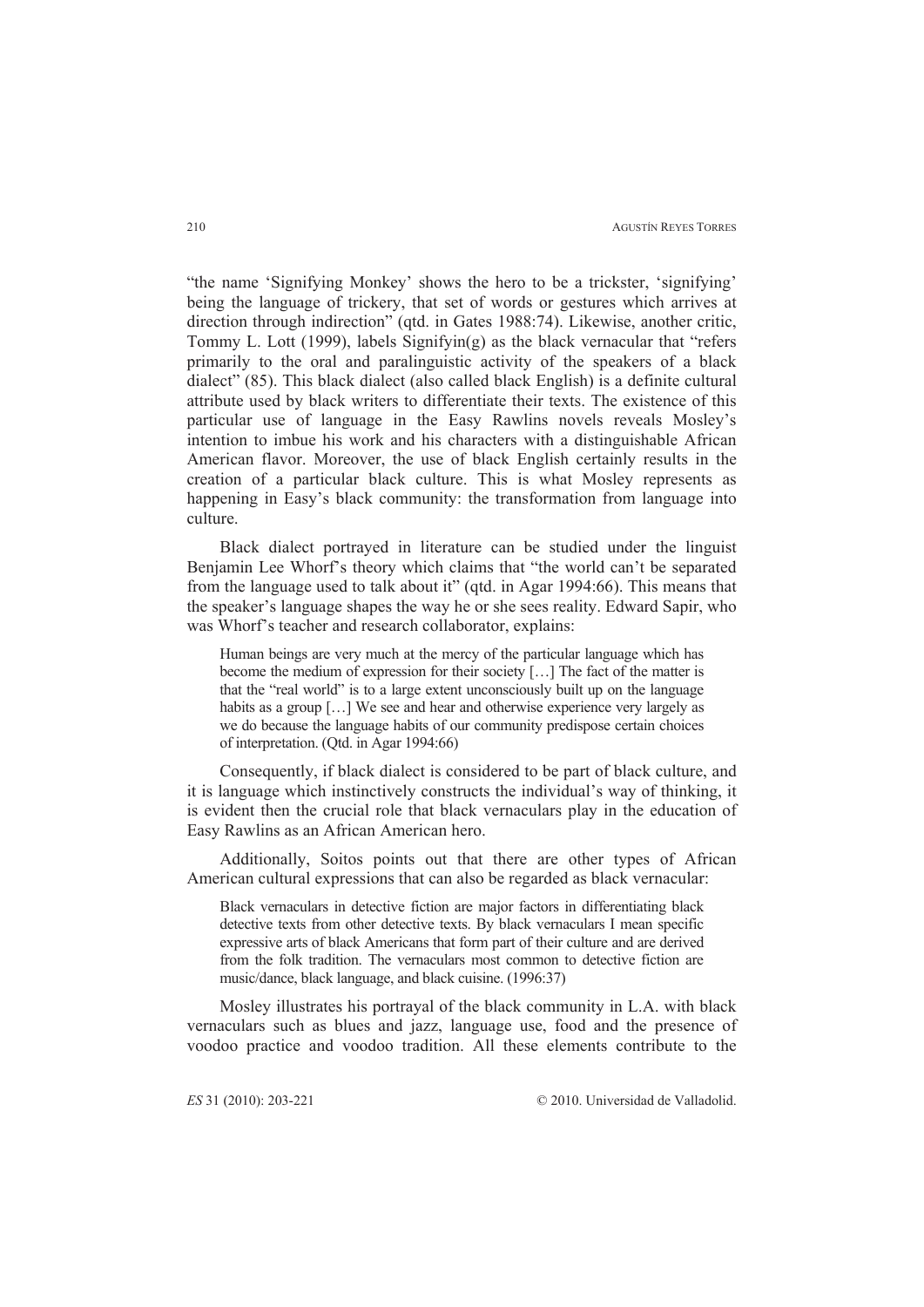formation of specific cultural worldviews in Easy Rawlins' that obviously affect his understanding of the world. In fact, they are part of his development as the assimilation of a particular ideology. By ideology, Julie Rivkin and Michael Ryan (1998) refer to the "process of cultural signification and personal formation that cannot be summed up merely as 'ruling ideas.' It also consists of training in certain practices or certain modes of self-identification" (237). If, as John Fiske (1991) points out, the individual is produced by nature and the subject is constructed by culture (qtd. in Rivkin 1998:238), the black vernaculars constitute a form of life and cultural expression that show, as Walter Mosley depicts in his series, the way by which African Americans, and Easy Rawlins specifically, are unconsciously determined by their cultural background.

But Soitos takes his approach one step further. According to him, Mosley's portrayal of African American speech and a particular vocabulary concerned with the portrayal of black American cultural practices represent the vernacular tradition in black expressive arts (1996:xii). These vernacular creations are not only limited to language. They also take into consideration other types of art originated in black folklore. Soitos develops a comprehensive explanation of how the combination of the detective formula and black vernaculars (that includes the black folk culture) produces what he labels, as mentioned before, the "Blues detective." In fact, this is also the title of his book on the study of African American detective fiction.

Basing his arguments on Keith Byerman's definition of black folklore (1994), Soitos offers a view of African American culture that is generally portrayed in the hardboiled detective novels written by black authors:

Black folk culture is used in this study in a very broad sense to mean both the history of the black masses and the primarily oral forms of expression that have developed over that history. These forms comprise blues; jazz; spirituals; sermons, toasts, the dozens; cautionary tales; trickster tales; legends; memorates; rural and urban speech patterns; folk beliefs such as voodoo, conjure, and superstition; [and the presence of] folk characters. (qtd. in Soitos 1996:11)

As will be shown, Mosley's work includes most of these cultural aspects. In this sense, Byerman's description totally fits with the way the black novelist uses the concept of black folklore to portray the influence of it in Easy's daily life. In the first four novels of the series in particular, the main cultural aspects that can be explored are Easy's peculiar way of enacting the black vernaculars (including his own insightful observations on the matter), and his appreciation of his friend Mouse's skills as a storyteller.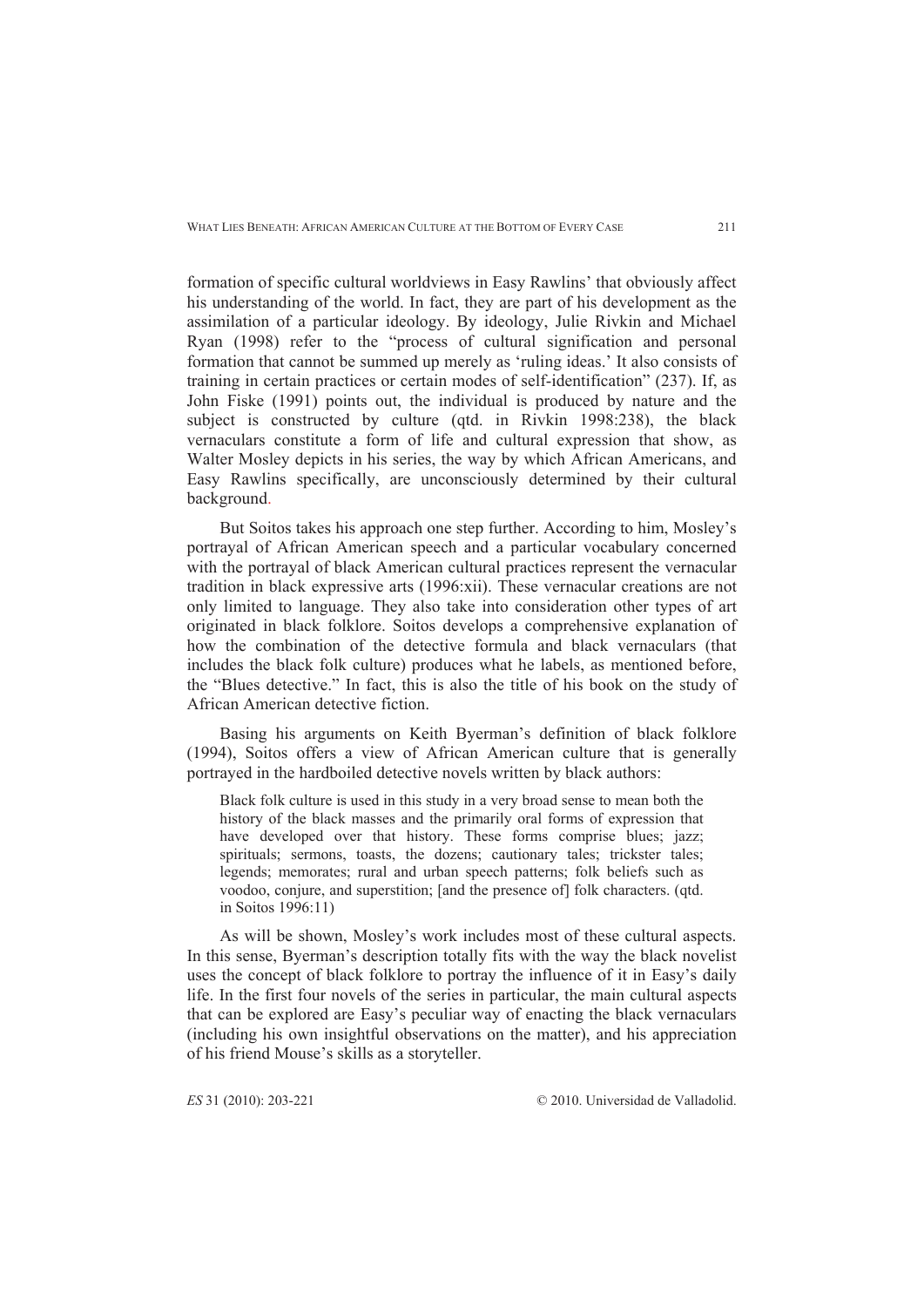AGUSTÍN REYES TORRES

Almost immediately in *Devil in a Blue Dress*, Mosley establishes how the African Americans' speech patterns are different from White Americans' ones. He does it through Easy's awareness and comments on the matter but also portraying repeatedly plenty of dialogues in which black dialect is easily recognized. Indeed, the speech differences between black and standard dialects are not merely a matter of grammatical structures or particular utterances; they are in addition the result of the distinct spheres of ideological life immersed in the dynamics of language. According to Bakhtin (1981), "the linguistic significance of a given utterance is understood against the background of language, while its actual meaning is understood against the background of other concrete utterances on the same theme, a background made up of contradictory opinions, points of view and value judgments" (281). Linguistic differences carry underneath them the connotations of social contrast and racial distinction. Languages are socio-ideological (Bakhtin 272). Thus, as Helen Lock (2001) indicates, "despite Easy Rawlins' education, which he values, and his command of standard English, he finds it inadequate as a means of functioning verbally in the world that he inhabits" (79). Having the option to choose between the two variants of English he is acquainted with, Easy picks the black dialect to express himself. His decision signals where he stands ideologically. Easy himself explains: "I always tried to speak proper English in my life, the kind of English they taught in school, but I found over the years that I could only truly express myself in the natural, 'uneducated' dialect of my upbringing" (Mosley 1990:10). The ways in which we speak reveal our consciousness and the ways we see reality. Easy's preference symbolizes his subversion and refusal to adopt the language of those who have categorized him as inferior.

On the other hand, the fact that Easy in the previous quote uses the word "uneducated" to refer to the black Southern way of speaking English denotes how the white discourse has stereotyped what is considered good and bad English. His own interpretation situates him as the colonized subject that has learned out of experience that the right way of speaking is the white way. As Hopper argues "if speakers of a common language [English in this case] experience 'dialect differences,' these frequently become associated with social problems, especially intergroup conflict and discrimination among unequalpower groups" (1986:1). Easy is aware of the connotations associated with such dialects. The speech differences between white and black Americans reflect both social discrimination and the existence of standard and substandard variants of English. This circumstance, according to Hopper, triggers what he calls "the shibboleth schema," a set of listening habits that is understood and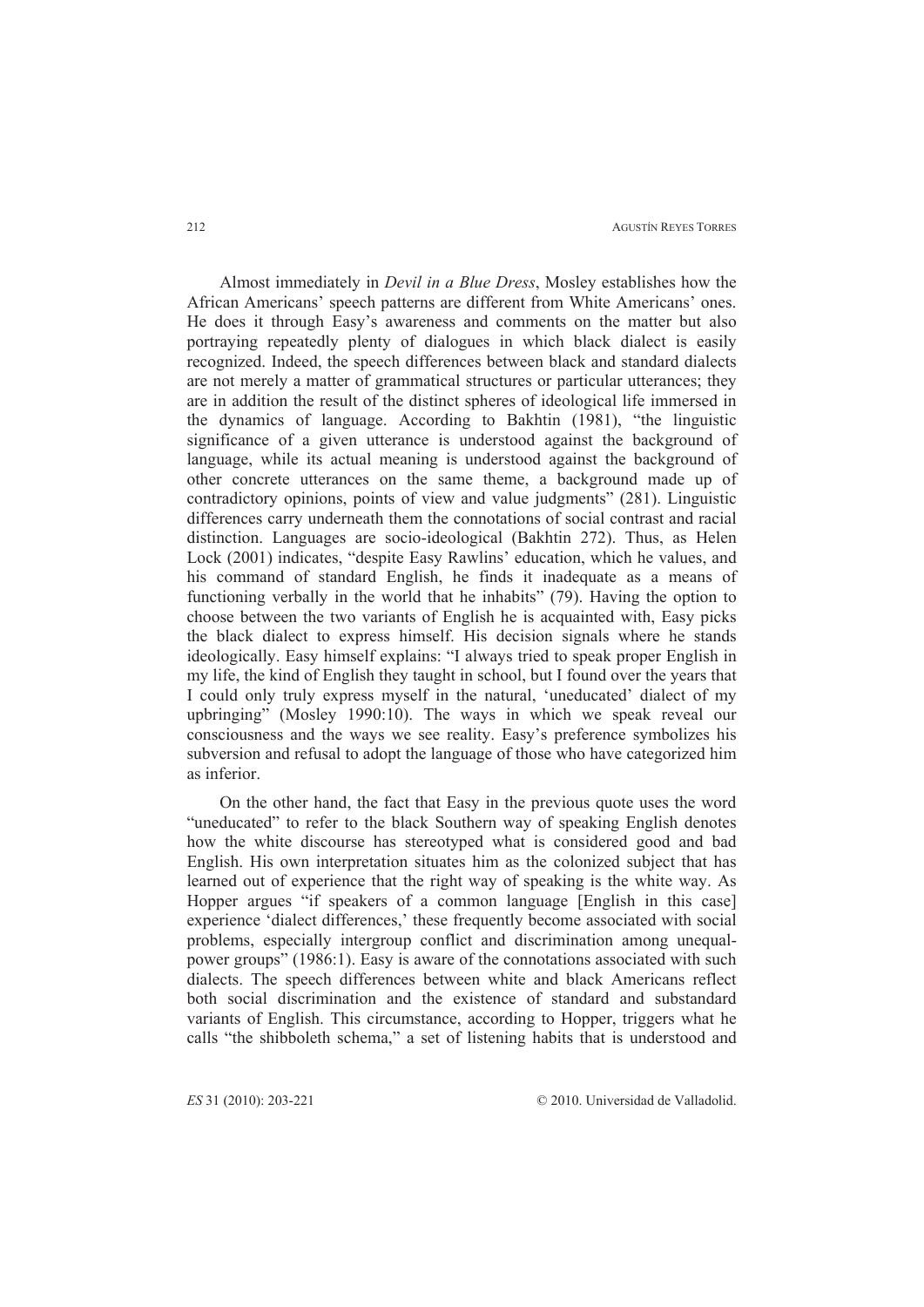shared by underdogs and favorites that frequently appear in atmospheres of intergroup hostility (1986:4). In such a context, communication becomes the domain for discriminative action. Any utterance is measured and subject to comparison. Hopper further comments how some scholars before him such as Williams and associates (1976), found in their research that speech seemed more nonstandard to listeners if the speaker was pictured as a black child, rather than a Caucasian. He states that "we do not passively listen to someone's voice, we actively construct and reconstruct our impressions of it according to our predispositions" (Hopper 1986:4). American society has developed a consciousness of the listener, a language attitude, by which African Americans' dialect is regarded as inferior. Ironically though, the fact is that, as Hopper explains, "in the USA, twenty years of detailed research in Black and Caucasian dialects has unearthed [that] the differences between US and UK speech are much larger than those between Blacks and Caucasians. Why are US-UK differences a minor social problem? Simply because they are not fanned by polarization or intergroup hostility" (1986:7). Racism emerges as the reason for the establishment of prejudice in the perception of different dialects of English. "It is," Hopper concludes, "a listening-interpretation problem more than a speech difference problem" (1986:8). In view of that, it is possible to affirm that language socially constructs the individual's subjectivity, his/her way of thinking and his/her attitude towards particular speech patterns. In this respect, as Whorf (1956) puts it, "a change in language can transform our appreciation of the cosmos" (263). Easy's initial attempt to speak standard English thus represented a much larger change than he could have imagined. Consequently, he soon realized the impossibility of his goal. His attempt clashed with his "natural" way of expressing himself and being himself.

On a different level but also related with the representation of language as a trademark of the African American identity and its connection to black folklore, is Easy's admiration for Mouse's skills as a storyteller. Mosley expresses his own interest to include in the novels the oral aspects of the black tradition that he saw as a child in his black community. Moreover, as critics often indicate, the figure of the storyteller, together with the trickster or the badman, belongs unmistakably to black folklore. In this way, Easy and Mouse are characters whose abilities to tell stories, trick, or outwit established authority fit in with the concept of the black vernaculars defined previously by Byerman. As the following quote in *A Red Death* reveals, the presence of storytelling was extended among the community and deeply rooted in people's lives as a way of diversion. Easy narrates: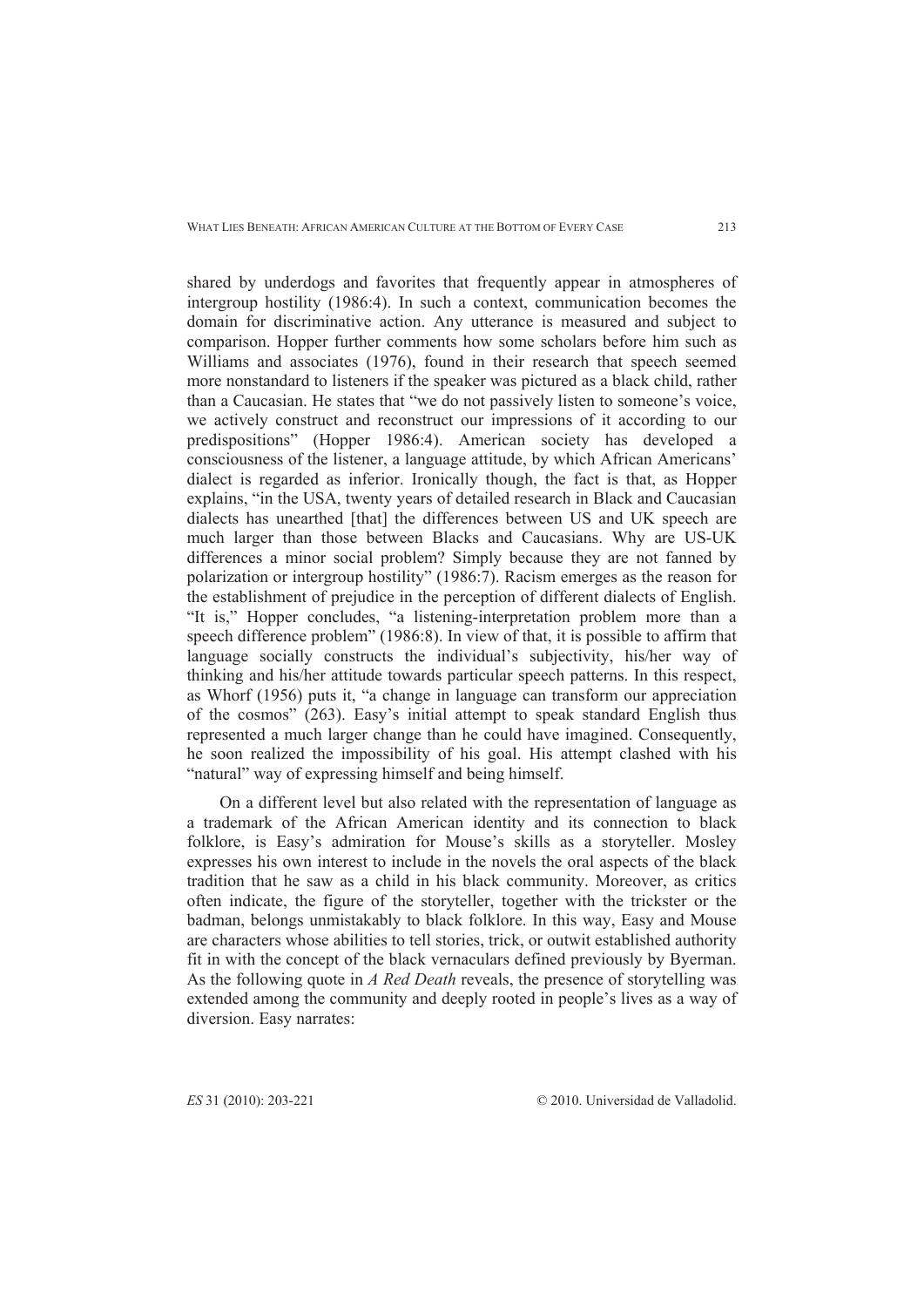People from other tables leaned away from their drinks to hear what he had to say […] Mouse was a master storyteller […] The men around were all laughing. Most people there were from Texas originally, but many of them didn't know Mouse. They laughed because they loved a well-told lie. And Raymond didn't mind, because he liked to make people laugh. (Mosley 1991:56-57)

"Lies" here stand for tales. For the African American community, the best liar is also the best storyteller. According to Alice Mills (2000),

The badman of African American folklore takes advantage of the retelling of his exploits in order to embellish them. In this, he resembles most closely the African trickster who above all else is a master of words. Thus, the more the badman's boasting is an obvious transfiguration of reality, the closer he is to the gods and the more his prestige increases in the eyes of his audience. Mouse willingly embraces this tradition and spreads the most incredible stories of his own virility and of the beatings he has inflicted on his rivals in love. Mouse is entirely conscious of his gift for rendering believable the highly improbable and takes lying beyond practical matters in the realm of art, a dazzling show free to all comers. He makes a thoroughly unselfish gift of this art to the community so that others too can dream and laugh. (31)

Easy identifies Mouse with the most genuine aspects of the black community. His irrational acts and behavior accompany him all the way through the novels. For this reason, another critic, Mary Young, considers that everything in this character, even his nickname which is also deceptive and also conceals the true nature of his personality, comes from traditional black folklore (1998:149).

On the other hand, the word "culture" also acquires throughout the Easy Rawlins series a broader sense related to an anthropological perspective. Undoubtedly, this is the other way Mosley illustrates the meaning of culture when representing the African American community throughout his novels. Using Rivkin and Ryan's definition, this concept refers to:

The way people behave while eating, talking with each other, becoming sexual partners, interacting at work, engaging in ritualized social behavior such as family gatherings, and the like […] This broader definition of the term includes language and the arts, but it also includes the regularities, procedures, and rituals of human life in communities. (1998:1025)

As the epigraph of this essay quotes, Pierre Bourdieu (1984) indicates, that "the manner in which culture has been acquired lives on in the manner of using it" (qtd. in Rivkin 1998:1028). The weight of home background and other cultural practices learned within the community distinguish the black individual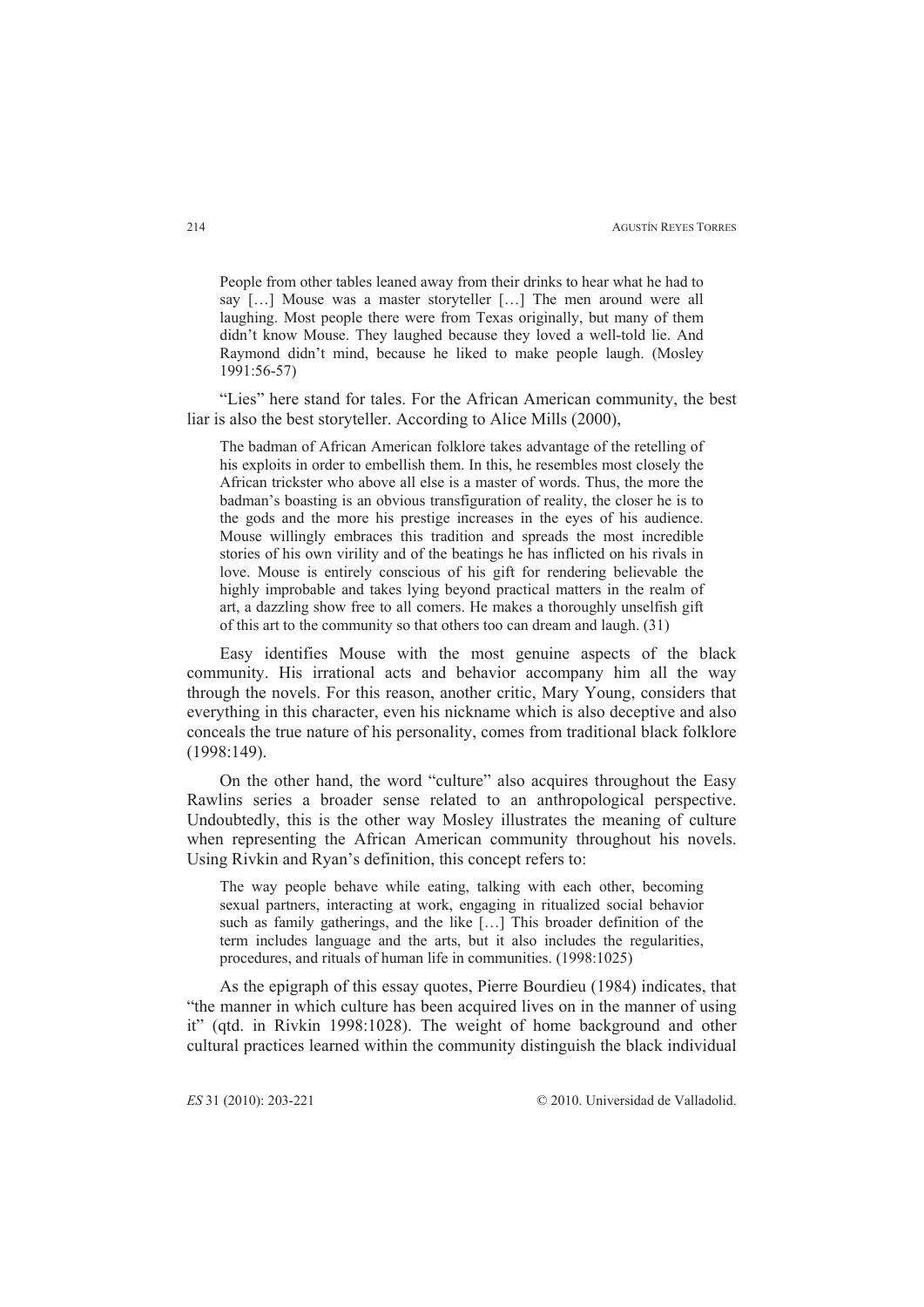and have a decisive influence on his or her approach to society. In this sense, the idea of community represents what Thomas Bender (1978) defines as "a network of social relations marked by mutuality and emotional bonds" (qtd. in Kolchin 1983:601). In other words, community turns out to be an experience rather than a place.

In this regard, my next focus of attention is to discuss Easy's constant references to the black community in L.A. and how this constitutes a clear influence in the formation of his identity. From the very beginning of his narration in *Devil in a Blue Dress* (1990), Easy indicates how he is acquainted with many members of his Texas community: "When I opened the door I was slapped in the face by the force of Lips' alto horn. I had been hearing Lips and Willie and Flattop since I was a boy in Houston. All of them and John and half the people in that crowded room had migrated from Houston after the war, and some before that" (Mosley 27). Not only have these people brought their customs and cultural traditions with them such as the music or the telling of stories: "He told me a few stories, the kind of tales that we called 'lies' back home in Texas" (Mosley 21), but they also represent an important social network of friends and acquaintances that will appear throughout the series. This explains why whenever Easy goes to investigate any place in the black neighborhoods he has contacts everywhere.

In addition, Easy also acknowledges how some of those friends in his community have been like family to him since he was orphaned. In *Black Betty*  (1994), he explains: "If it hadn't been for Martin and Odell I would have died when I was a boy. They had taken me into their homes and fed me when there was nothing but cold and hunger outside" (Mosley 52). Likewise, he also comments about John, another one of his old friends, "I'd known John for over twenty-five years, from Texas to L.A.; from speakeasy to legitimate bar" (Mosley 1994:66). Easy continuously brings up his strong relationship with the black community. Despite living in California now, he considers that certain Southern aspects remain exactly the same. In this way, it is noteworthy that in the quote below, Easy uses the term "transplanted" to emphasize the idea of preserving specific African American customs: "As I got to know L.A. over the years I found myself roaming outside my native black community, a community that had been transplanted from southern Texas and Louisiana" (Mosley 1994:37). Likewise, we see here how Easy assumes the existence of other communities in the metropolis. As he explains, for his investigations sometimes he will have to cross the color lines, that is, the cultural or physical boundaries of the city. Each community is then like a different world and Easy is aware of this. On this note, as Andrew Pepper indicates, "Mosley seems to be suggesting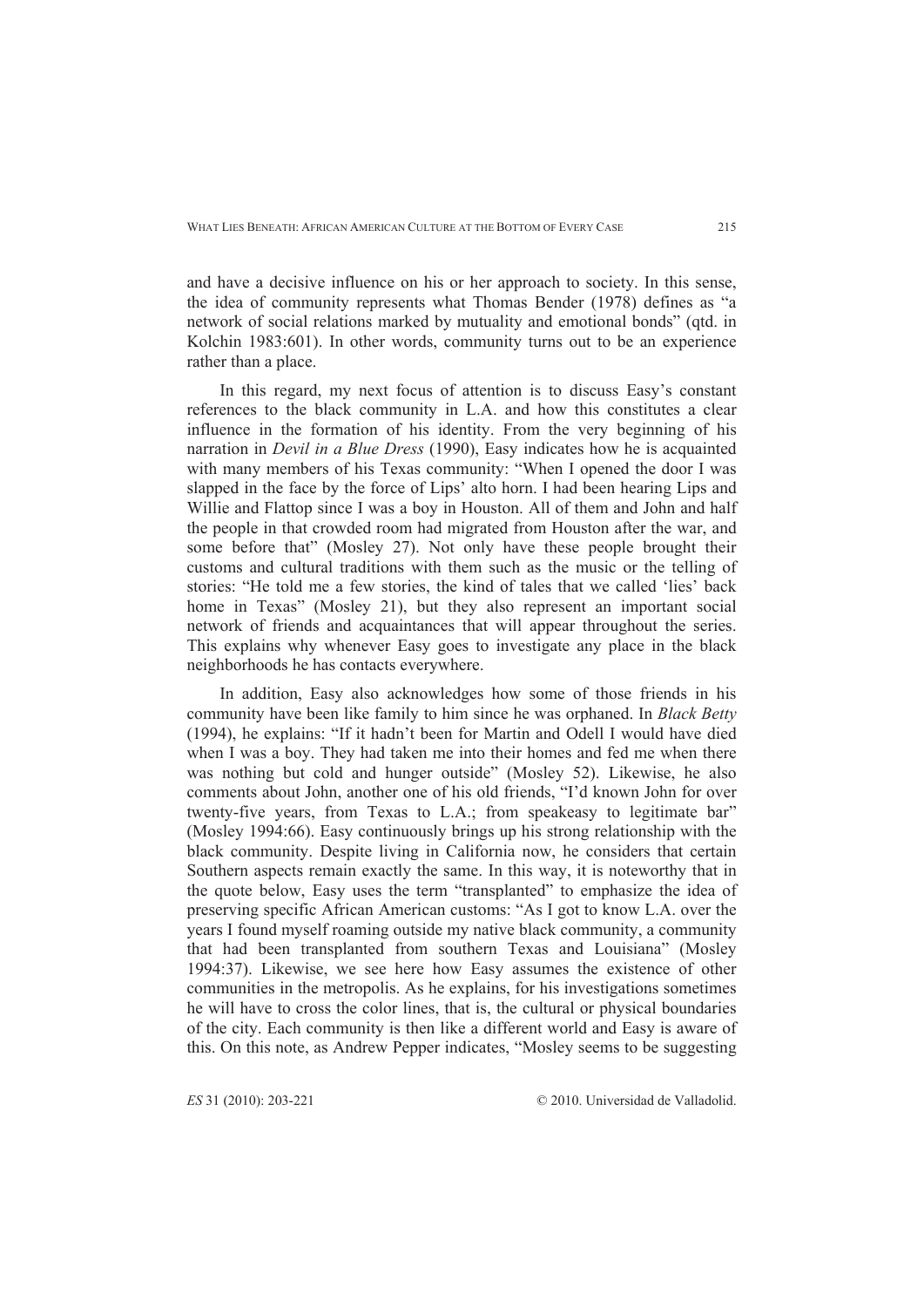that African American culture and identity has evolved not simply as a result of interaction between and among African Americans but syncretically, in relation to other influences, other cultures, other communities" (2000:130). As the novels advance, Easy does realize that there are changes taking place within the community. By 1961, after being in Los Angeles for more than 13 years, he points out for example that "Mofas was from the old days when there was a black community almost completely sealed off from whites" (Mosley 1994:107). This observation confirms that the community is now more open. Accordingly, Easy's education is also subject to the multicultural aspects that any of the different ethnic communities brought to L.A.

Yet for now, focusing exclusively on those traits that characterize the black community, Mosley presents a series of cultural aspects with which Easy is engaged and are related with the way black men interact and understand a specific system of meanings and symbols. Carbaugh considers that cultural patterns are developed when the members of the culture feel it deeply and follow it almost unconsciously. In this way, Samuel Coale (2000) points out that however marginal as it was in comparison with the mainstream white culture, the black community also had "its own rules, cues, customs, and conceits" (180). We see for instance how when Easy goes to the typical barbershop in the Watts neighborhood, he highlights: "You had to be tough to be a barber because your place was the center of business for a certain element in the community. Gamblers, numbers runners, and all sorts of other private businessmen met in the barbershop. The barbershop was like a social club. And any social club had to have order to run smoothly" (Mosley 1990:133). The way of interacting with one another, the behavior, the tacit understanding of certain rules and certain established social expectations that Easy and the rest of the community members instinctively follow reflect the existence of a cultural African American background.

Easy's observations about an African American lifestyle based on Southern customs constitute the recognition of the extraordinary diversity of historical, social and cultural experiences of black subjects. In *A Red Death* (1991), not only does he show, as Coale notes that "black men often congregate in bars and barbershops, in pool rooms and on the streets" (Mosley 180); he also makes a significant reference to the level of poverty of many of them:

At central and Ninety-Ninth Street a group of men sat around talking –they were halfheartedly waiting for work. It was a habit that some southerners brought with them; they'd just sit outside on a crate somewhere and wait for someone who needed manual labor to come by and shout their name. That way they could spend the afternoon with their friends, drinking from brown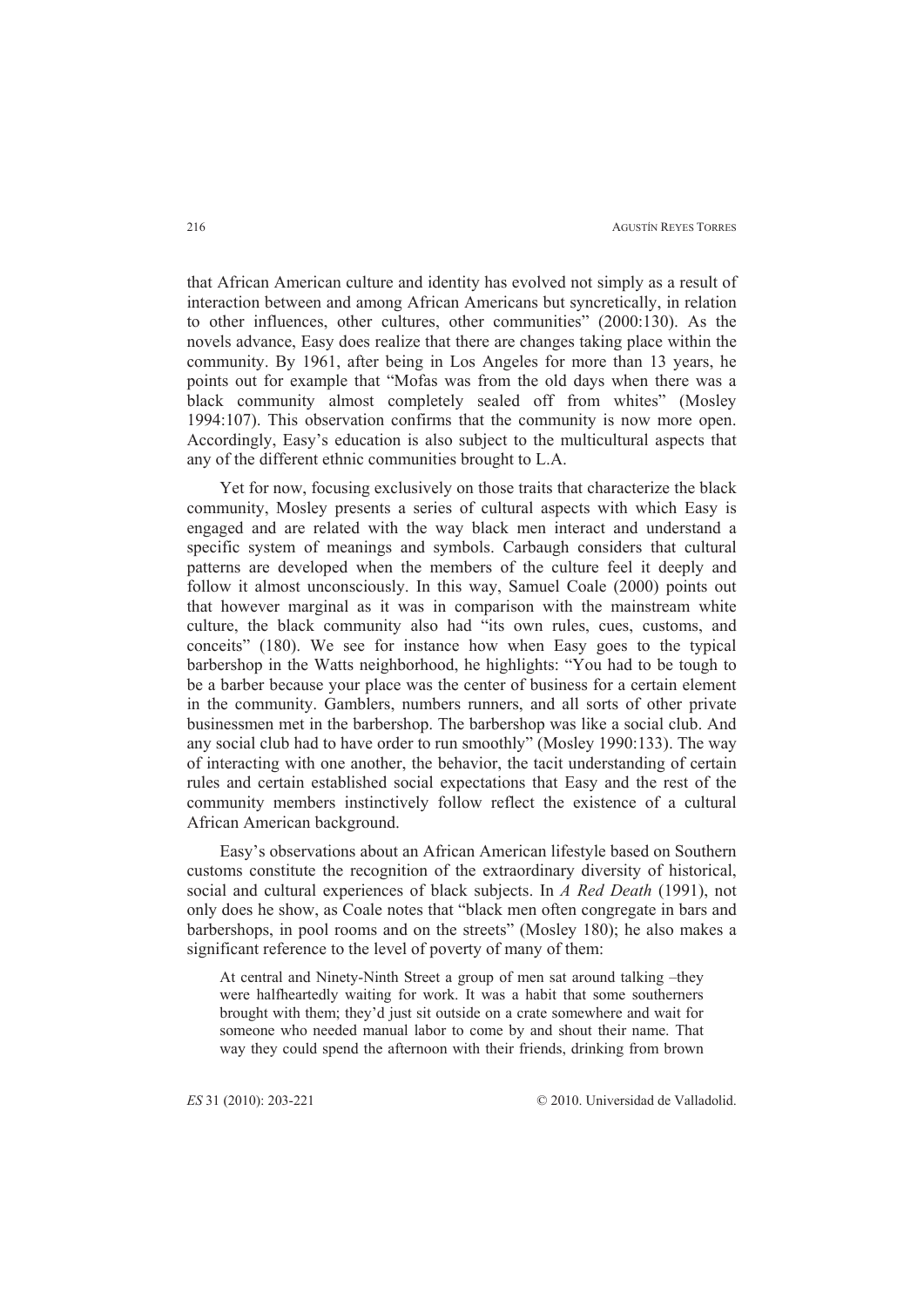paper bags and shooting dice. They might even get lucky and pick up a job worth a couple of bucks –and maybe their kids would have meat that night. (Mosley 1991:7)

It is 1953. Culture and poverty go hand in hand for many African Americans in Los Angeles. Trades of which the black men had practical control in their Southern home such as a carpenter or a mason are not open to them here. They naturally take their stand among the poor, and in the homes of the poor (Ducas 1970:374). Easy's education is deeply affected by this image of unemployment and low income among his people. According to historian Ron Eyerman, although

family incomes were increasing generally in the United States in the 1950s, black families continued not only to lag behind whites, but to worsen in comparison. Black families earned 54 percent of the median income of their white counterparts in 1950, and this increased to 57 percent in 1952, only to drop back to 52 percent in 1958. (2001:175)

These conditions coupled with the historical patterns of racial discrimination explain the disproportionate concentration of blacks in the underclass. As Walter R. Allen and Reynolds Farley (1986) indicate, in much of the country, "blacks could not attend the same schools, eat at the same restaurants, or stay at the same hotels as whites. Black Americans were also denied opportunities in education and employment and, in Southern states, their voting rights" (278). Throughout the novels, Walter Mosley strongly denounces the social and economic circumstances under which the black community lives in the 50s. Indeed he succeeds in drawing such an accurate and vivid picture of the African American way of life that we can actually understand how all these different cultural, social, political, and economic strings come together in the novels to determine the context that shapes Easy's mind. His personality, his fears, his dreams, his obsessions and certainly his existentialist perspective of life are the natural product of the African American environment he has experienced since he was a boy: "Before I found a home in Houston I was a wild boy riding the rails. No mother, no father. Just enough clothes to keep me decent and ten cents less than I needed to survive" (Mosley 1994:18). The continuous indications to his past always denote the lack of means that so deeply affected his later decision to leave Texas and live the life he currently has in Los Angeles.

In conclusion, and going back to Soitos' association between black culture and black detective fiction, this study of the Easy Rawlins' series has shown how Mosley strives to incorporate into his work a deeper understanding of the integral aspects of the African American culture; first, in the evident influence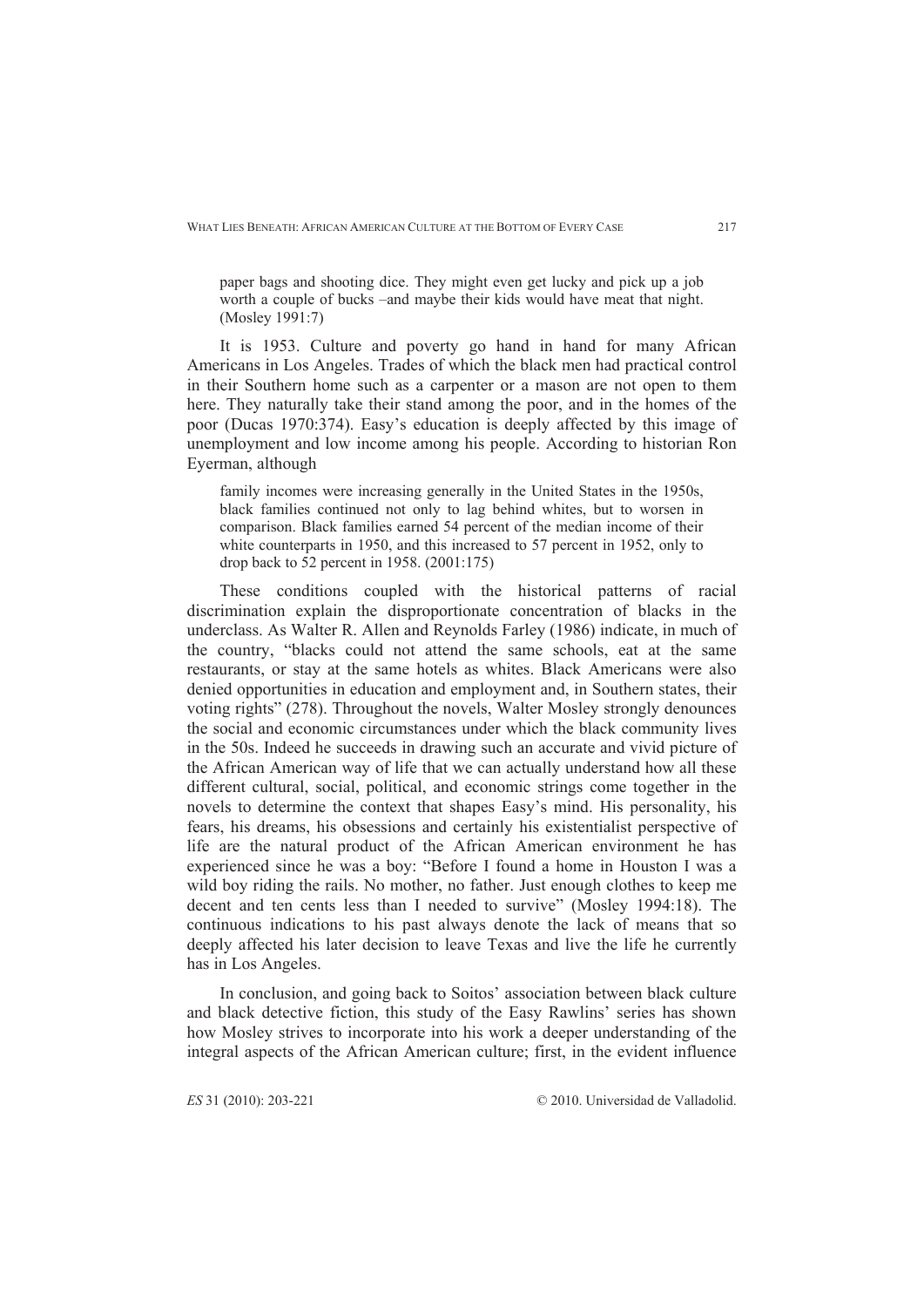AGUSTÍN REYES TORRES

of it in Easy Rawlins' growth as a black man, and then, in his detective work. His cultural background, as well as the presence of a relocated African American community in Los Angeles, shape his identity, his way of solving crimes, and his critical outlook of society. There is no doubt that Easy's connection with deep African American values and beliefs determine his perspective and his understanding of the world. Moreover, we can see a major representation of the art of signifying through Easy's characterization and also through Mosley's entire novelistic work itself. Not only does he recreate aspects of the black culture that otherwise would remain hidden but he also fulfills Gates' expectation on how African American writing must reflect the black vernaculars that distinguish it. It is language that keeps culture alive and makes it evolve. Here we are talking about the portrayal of the black vernaculars, the African American English dialect, the uses and circumlocution of the oral language and the black folklore. Mosley's Easy Rawlins series thus reveals the creativity of endowing old images with new meanings, subverting the traditional hardboiled conventions and creating a new discourse as part of the contemporary cultural expression of African Americans. As Mary Young, Alice Mills and Samuel Coale concur, the Easy Rawlins novels constitute a clear example of the reappropriation of the detective canon to display singular aspects of ethnicity related with the black community in the United States. According to Young, Mosley "has created a unique hero from an African American perspective through his exploration of Black culture" (1998:141); Mills points out that Easy, as a narrator, "raises complex questions about a person's duties towards his cultural community and country" (2000:23). Lastly, Coale affirms that "within the confines of the traditional formula, Mosley creates his labyrinthine and loyalty-bound black community" (2000:179). As the novels progress, Easy's allusions to his African American community either when he was in Texas or later, when a great part of it migrated to Los Angeles, are constant. Through them, Mosley enables us to see Easy's cultural attachment to a group of people to whom he often refers as "my people." He shares with them concrete cultural patterns that bind current and past cultural traditions together and, in addition, hold underneath a deep symbolic meaning of origin and belonging (Carbaugh 1988). "I always talk about down home like it really was home" (Mosley 1994:109). By far, in every case, Easy's outlook and perspectives are shaped by this cultural background.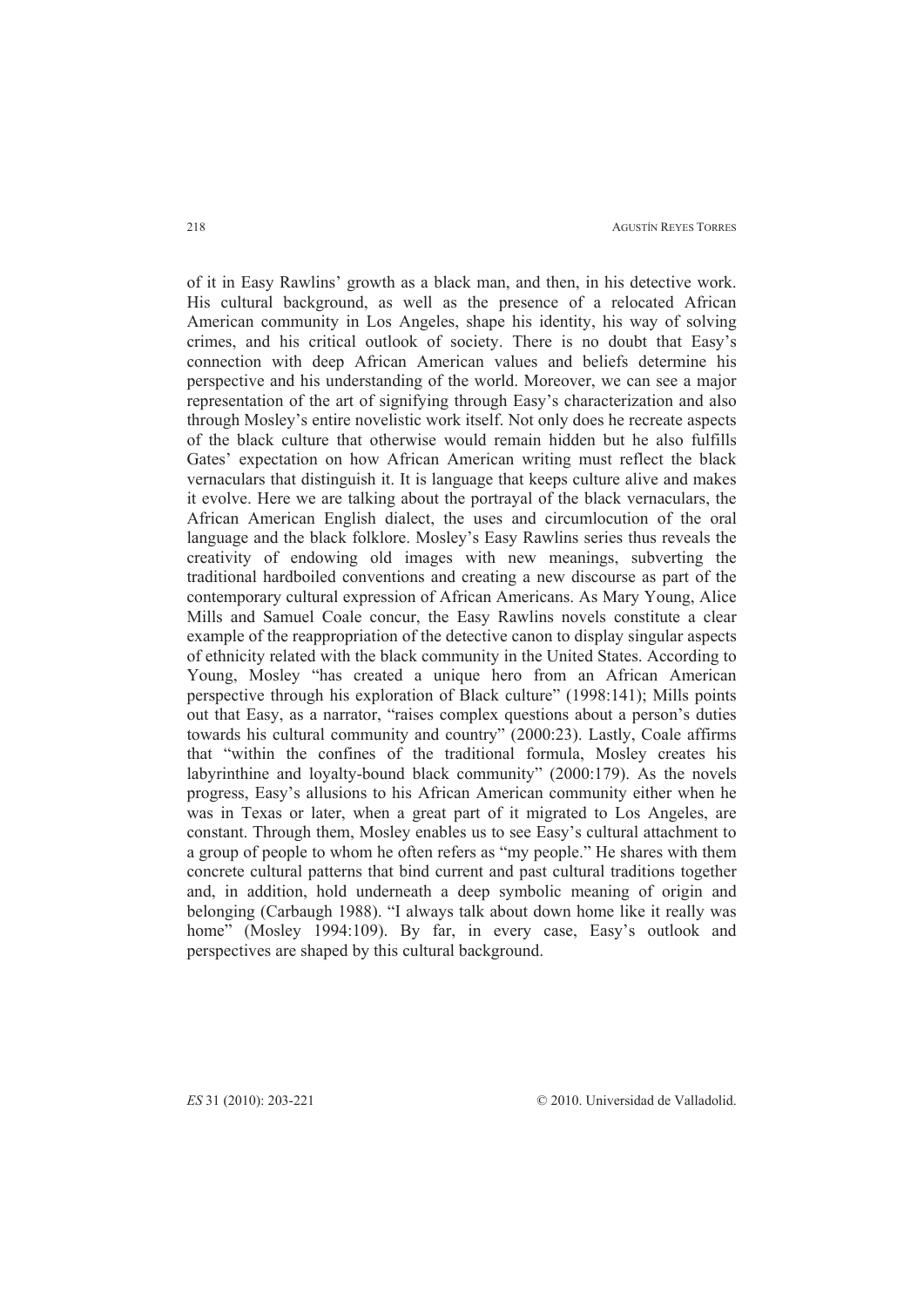## **REFERENCES**

- Agar, Michael. *Language Shock: Understanding the Culture of Conversation.* New York: Wm. Morrow, 1994.
- Allen, Walter R. and Farley Reynolds. "The Shifting Social and Economic Tides of Black America, 1950-1980." *Annual Review of Sociology* 12 (1986): 277-306.
- Bakhtin, Mikhail. *The Dialogic Imagination. Four* Essays. Ed. Michael Holquist. Austin: University of Texas Press, 1981.
- Bordieu, Pierre. "Distinction." *Literary Theory: An Anthology*. Ed. Julie Rivkin and Michael Ryan. Malden Blackwell Publishers, 1998: 1028-1036.
- Carbaugh, Dennis. "Comments on Culture." Communication Inquiry. *Communication Reports* 1.1 (1988): 39-41.
- ——."Toward a Perspective on Cultural Communication and Intercultural Contact." *Semiotica* 80 (1990): 15-35.
- Cawelti, John G. "Detecting the Detective." *Critical Approaches to Detective Fiction* 2006. <http://members.aol.com/jamesl424242/mystery2.htm> 12/05/ 2008.
- Chandler, Raymond. *The Simple Art of Murder***.** New York: Vintage Books, 1988 (1950).
- Clatterbaugh, Kenneth. *Contemporary Perspectives on Masculinity: Men, Women, and Politics in Modern Society.* Boulder, Co: Westview, 1997.
- Cruz, Stephen. *"Studs Terkel". Rereading America. Cultural Contexts for Critical Thinking and Writing*. Boston: Bedford/St. Martin's Press, 2004.
- Coale, Samuel. *The Mystery of Mysteries: Cultural Differences and Designs*. Bowling Green, OH: Bowling Green State University Popular Press, 2000.
- Dalton, Harlon L. *Racial Healing: Confronting the Fear Between Blacks and Whites.* New York: Doubleday, 1995.
- Du Bois, W.E.B. *The Souls of the Black Folk*. New York: Penguin Books, 1996 (1903).
- Ducas, George. *Black Dialogues. Topics in Afro-American History*. New York and London: Encyclopedia Britannica Educational Corporation, 1970.
- Durant, Thomas. J, and Kathleen. H. Sparrow. "Race and Class Consciousness Among Lowerand Middle-Class Blacks." *Journal of Black Studies* 27.3 (1997): 334-351.
- Durham, Joyce R. "The City in Recent American Fiction: Listening to Black Urban Voices." *College English* 52.7 (1990): 764-775.
- Eyerman, Ron. *Cultural Trauma: Slavery and Formation of African American Identity*. Cambridge and New York: Cambridge University Press, 2001.
- Fabre, Geneviève and Robert O'Meall eds. *History and Memory in African-American Culture*. New York and Oxford: Oxford University Press, 1994.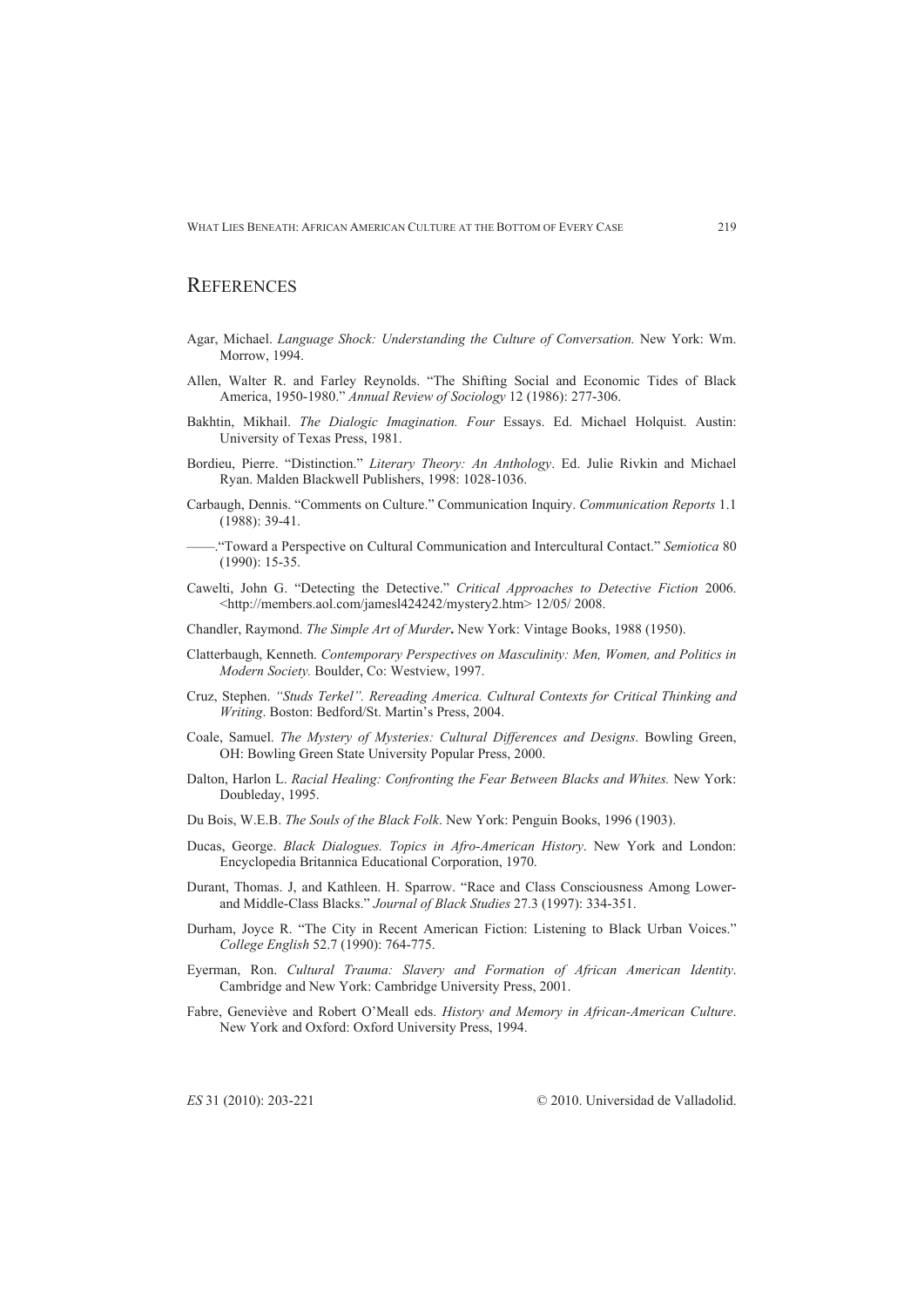- Gates, Henry Louis, Jr. *Figures in Black. Words, Signs and the "Racial" Self.* New York: Oxford University Press, 1987.
- ––––. *The Signifying Monkey. A Theory of African-American Literary Criticism.* New York: Oxford University Press, 1988.
- ––––. "Writing, Race, and the Difference It Makes." *American Literature, American Culture*. Ed. Gordon Hutner. New York: Oxford University Press, 1999.
- Hall, B. J. "Theories of Culture and Communication." *Communication Theory* 1 (1992): 50-70.
- Hopper, Robert. "Speech Evaluation of Intergroup Dialect Differences: The Shibboleth Schema." *Intergroup communication.* Ed. W. B. Gudykunst. London; Caulfield East, Vic.: Edward Arnold, 1986: 127-136.
- Lock, Helen. "Invisible Detection: The Case of Walter Mosley." *MELUS: The Journal of the Society for the Study of the Multi Ethnic Literature of the United States* 26.1 (2001): 77-89.
- Lott, Tommy L. *The Invention of Race. Black Culture and the Politics of Representation*. Malden: Blackwell Publishers, 1999.
- Mills, Alice. "Warring Ideals in Dark Bodies: Cultural Allegiances in the Work of Walter Mosley." *PALARA: Publication of the Afro Latin American Research Association* 4 (2000): 23-39.
- Mosley, Walter. *Devil in a Blue Dress*. New York: Pocket Books, 1990.
- ——. *A Red Death*. New York: Pocket Books, 1991.
- ——. *White Butterfly*. New York: Pocket Books, 1992.
- ——. *Black Betty*. New York: Pocket Books, 1994.
- ——. *A Little Yellow Dog*. New York: Norton & Company, 1996.
- ——. *Gone Fishin'*. New York: Pocket Books, 1997.
- ——. *Bad Boy Brawly Brown*. New York: Warner Books, 2002.
- ——. *Six Easy Pieces: Easy Rawlins Stories*. New York: Atria Books, 2003.
- ——. *Little Scarlet*. New York: Little Brown, 2004.
- —— *Cinnamon Kiss*. New York: Little Brown, 2005.
- Pepper, Andrew. "Bridges and Boundaries: Race, Ethnicity, and the Contemporary American Crime Novel." *Diversity and Detective Fiction*. Ed. Kathleen Gregory Klein. Bowling Green, OH: Bowling Green State University Popular Press, 1999: 240-259.
- —— *The Contemporary American Crime Novel: Race, Ethnicity, Gender, Class*. Edinburgh: Edinburgh University Press, 2000.
- Philipsen, Gerry. *Lecture in Speech Communicatio*n. Washington: U University of Washington Press, 1987.
- ——. "An Ethnographic Approach to Communication Studies." *Rethinking Communication*. Ed. B. J. Grossberg, E. O'Keefe, and E. Wartella. Newbury Park, CA: Sage, 1989: 258-268.